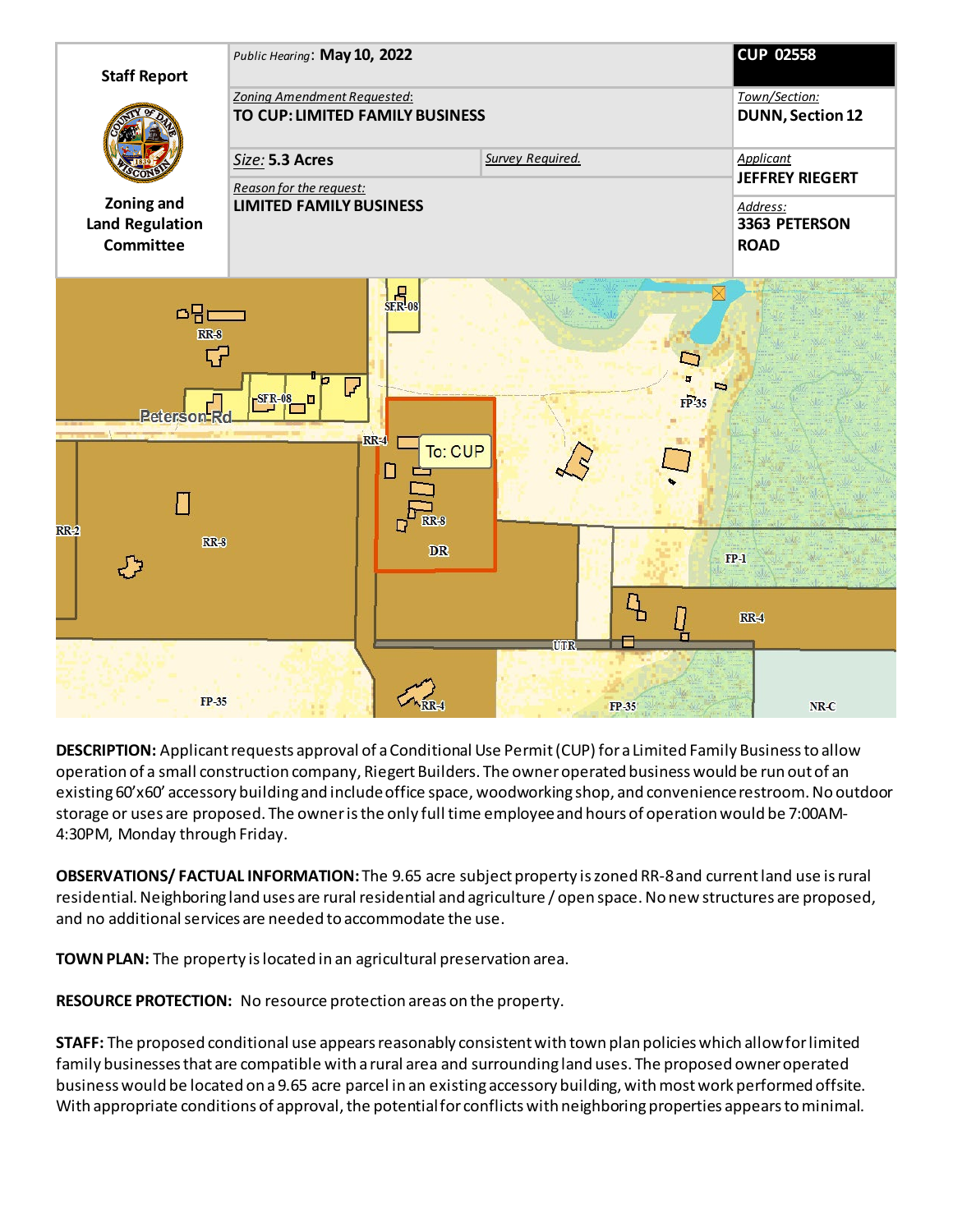Pending any concerns expressed at the public hearing, staff recommends approval of the petition subject to the following conditions:

Town of Dunn conditions:

- 1. Hours of business operation shall be limited to 7:00 am to 4:30 pm, Monday through Friday.
- 2. Number of employees is limited to one person, who must reside at the property. Any other subcontractors or employees that visit the property shall be limited to infrequent visits of short duration and shall not exceed three people at a time.
- 3. External lighting shall be restricted to safety lights at the entrance and exits of the building. Lighting must be dark skies compliant and no light shall spill over the neighboring property line.
- 4. Trash and recycling collection and bins for the business shall be limited to what is provided to the residence by the Town's contracted trash and recycling vendor.
- 5. All business-related vehicles, equipment, and materials must be stored indoors (within the accessory building depicted on the applicant's site plan). Activities related to the limited family business must be conducted indoors (within the accessory building depicted on the applicant's site plan).
- 6. Vehicle and equipment storage for the business cannot exceed more than 2 light vehicles such as pickup trucks or vans and 4 medium sized pieces of construction equipment such as a Bobcat or scissors lift.
- 7. The area for storing construction materials cannot exceed a 100 square foot area.
- 8. The sanitary for the bathroom in the accessory building must connect to the septic system for the residence. Sanitary fixtures must be removed when the limited family business ceases to operate or the CUP terminates.
- 9. Human habitation is not allowed in the accessory building.
- 10. The owner of the property must reside on the property before the CUP can become effective.
- 11. Noise related to CUP is limited to 60 dBA measured at the property line. For a period of a total of 10 minutes per day, decibel levels may reach 100 dBA between 9 am to 5 pm.
- 12. Customers or clients are not allowed to come to the property to purchase or pickup items related to the limited family construction business or the woodworking shop.
- 13. No storage of hazardous, toxic, or explosive materials may occur on site. There may be no industrial or manufacturing uses on the property. Any water discharge to the ground must be composed entirely of storm water.
- 14. No signage is allowed.

Standard conditions of approval (apply to all conditional uses)

- 15. The physical development and operation of the conditional use must conform, in all respects, to the approved site plan, operational plan and phasing plan.
- 16. New and existing buildings proposed to house a conditional use must be constructed andmaintained to meet the current requirements of the applicable sections of the Wisconsin Commercial Building Code or Uniform Dwelling Code.
- 17. The applicant shall apply for, receive and maintain all other legally required and applicable local, county, state and federal permits. Copies of approved permits or other evidence of compliance will be provided to the zoning administrator upon request.
- 18. Any ongoing business operation must obtain and continue to meet all legally required and applicable local, county, state and federal licensing requirements. Copies of approved licenses or other evidence of compliance will be provided to the zoning administrator upon request.
- 19. All vehicles and equipment must access the site only at approved locations identified in the site plan and operations plan.
- 20. At least two off-street parking spaces must be provided, consistent with s. 10.102(8).
- 21. If the Dane County Highway, Transportation and Public Works Department or the town engineer determine that road intersection improvements are necessary to safely accommodate the conditional use, the cost of such improvements shall be borne by the landowner. Costs borne by the landowner shall be proportional to the incremental increase in traffic associated with the proposed conditional use.
- 22. The Zoning Administrator or designee may enter the premises of the operation in order to inspect those premises and to ascertain compliance with these conditions or to investigate an alleged violation. Zoning staff conducting inspections or investigations will comply with any applicable workplace safety rules or standards for the site.